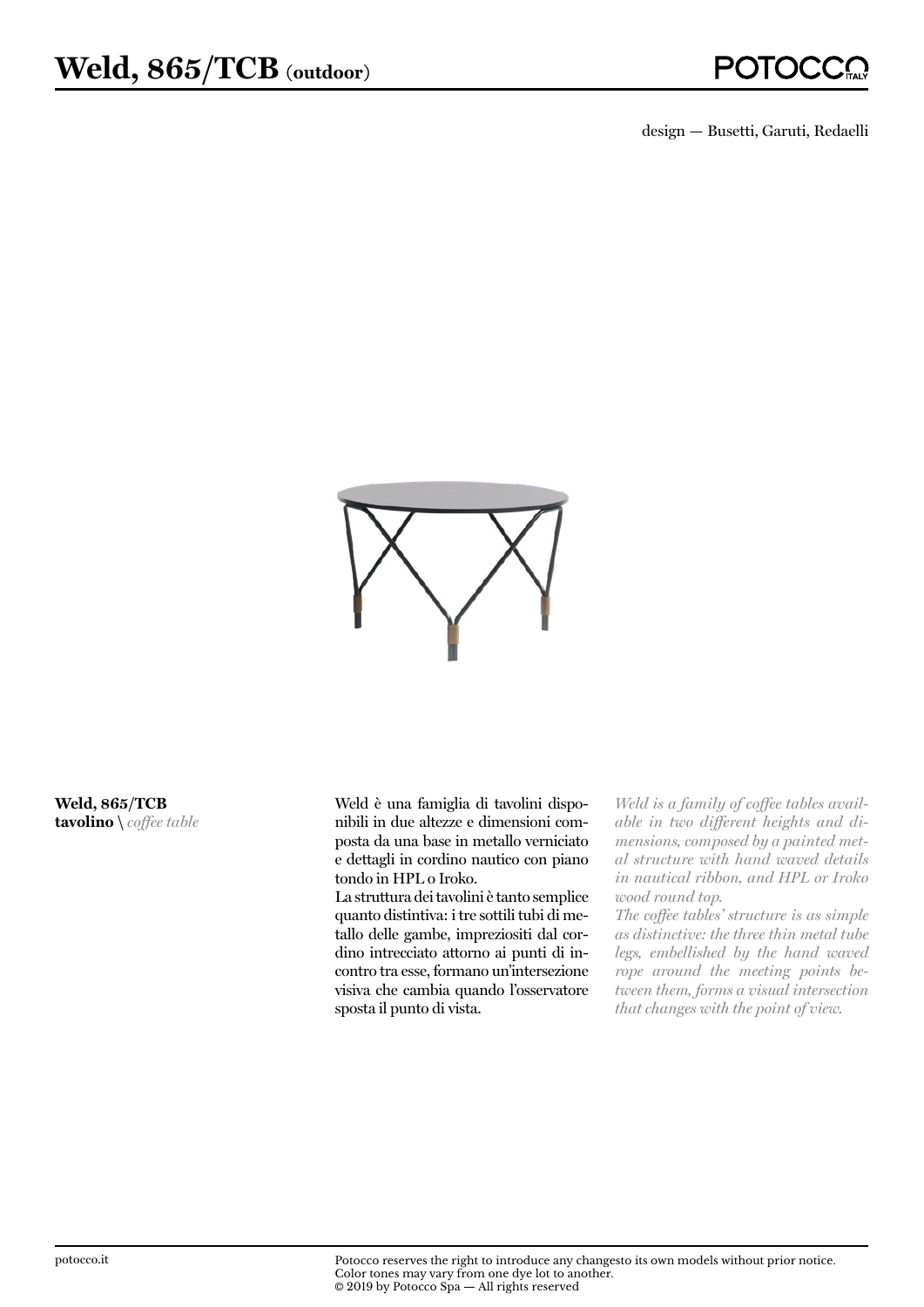## **Informazioni tecniche \** *Technical informations*

**Descrizione tecnica \** 

*Technical description*

Tavolino con struttura in metallo verniciato. Dettaglio della base intrecciato in corda nautica canapa o cordino "Gassa". Piano in HPL o legno massello di Iroko.

*Coffee table with painted metal frame. Base detail woven in nautical rope or "Gassa" rope. Top in HPL or Iroko solid wood.*

**Dimensioni \** 

*Dimensions*



| <b>PACKAGING</b>           |  |
|----------------------------|--|
| HPL 1 crt = $m^3$ 0.20     |  |
| wood 1 crt = $m^3$ 0.20    |  |
| HPL gross weight - Kg 10,3 |  |
| wood gross weight - Kg 8,4 |  |
|                            |  |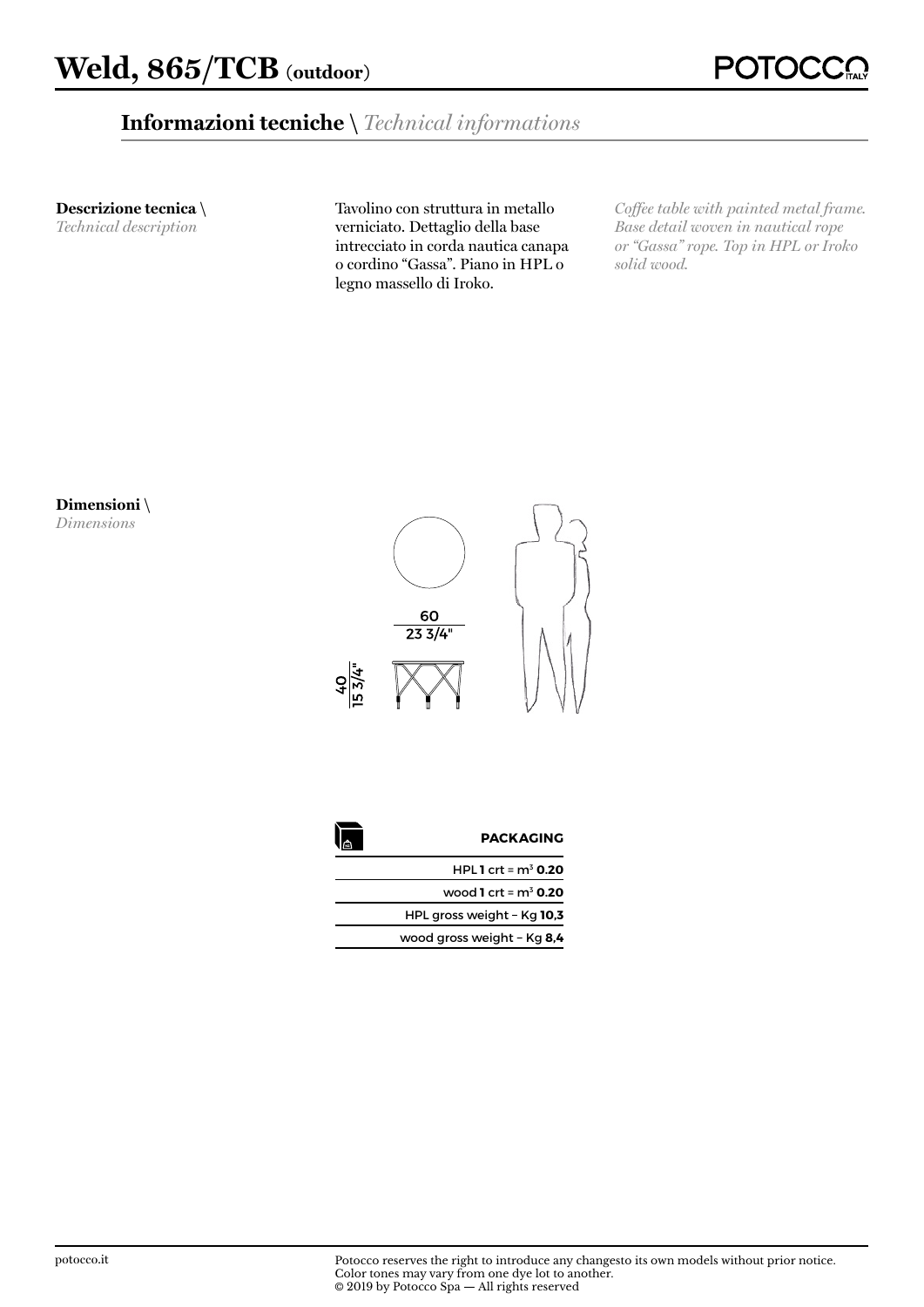

**POTC**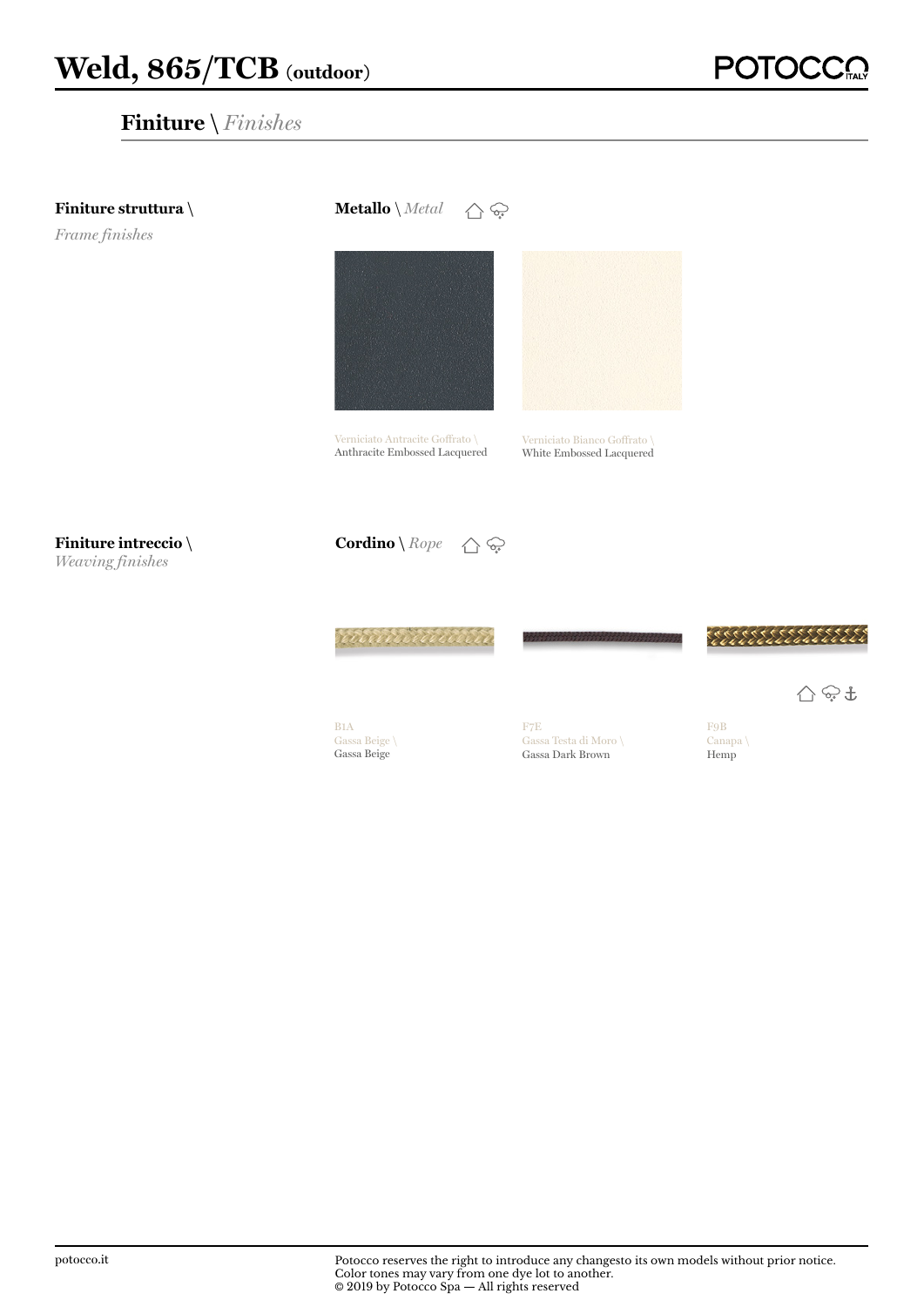

**POTOCO**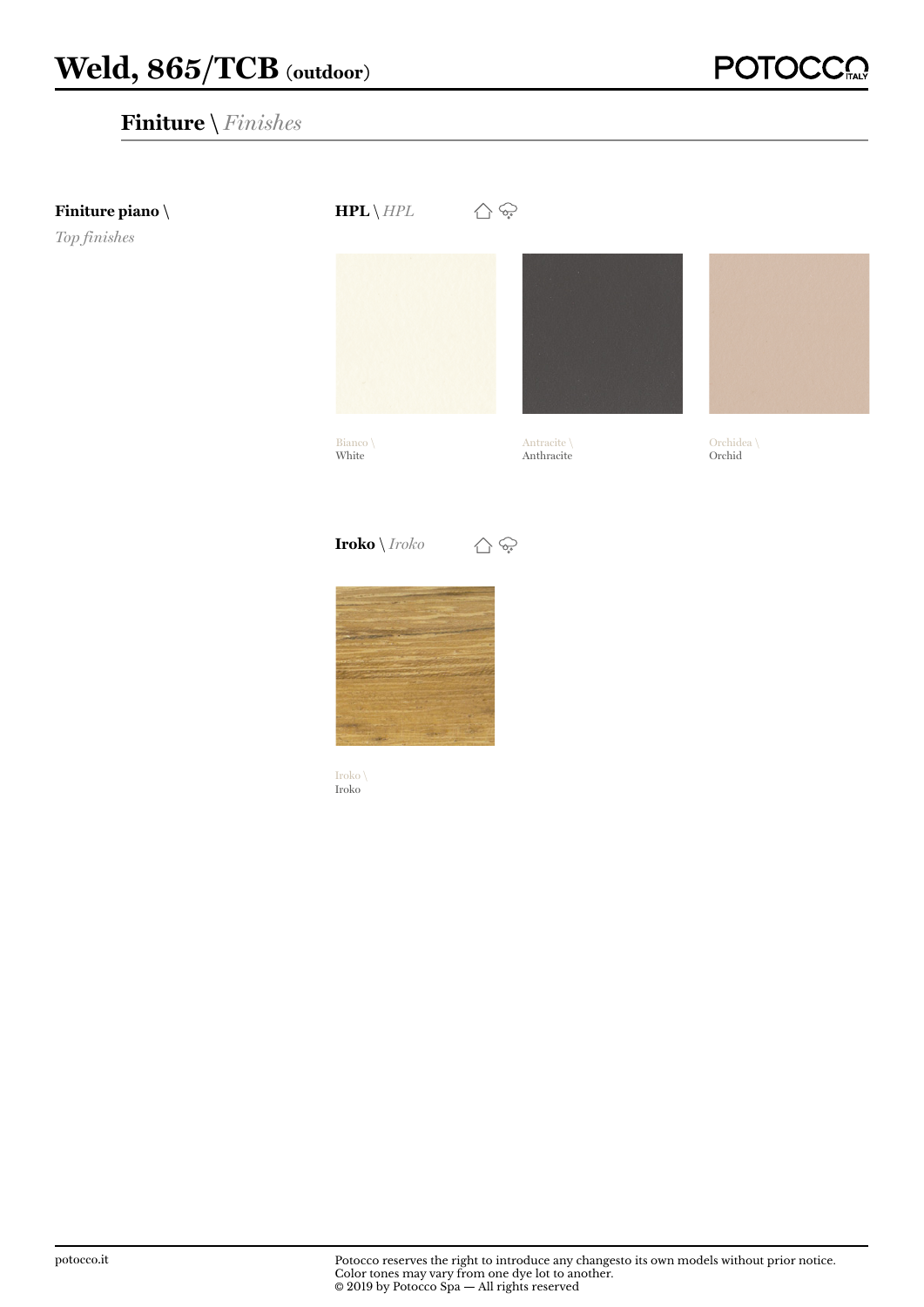#### **Collezione Weld \**

*Weld collection*

Collezione di tavolini con struttura in metallo verniciato in due diverse altezze. Dettaglio della base intrecciato in corda nautica canapa o cordino "Gassa". Piano in HPL o legno massello di Iroko.

*Collection of coffee tables with painted metal frame in two differents hights and top sizes. Base detail woven in nautical rope or "Gassa" rope. Top in HPL or Iroko solid wood.*



*tavolino \ coffee table*

865/TCB



865/TCH *tavolino \ coffee table*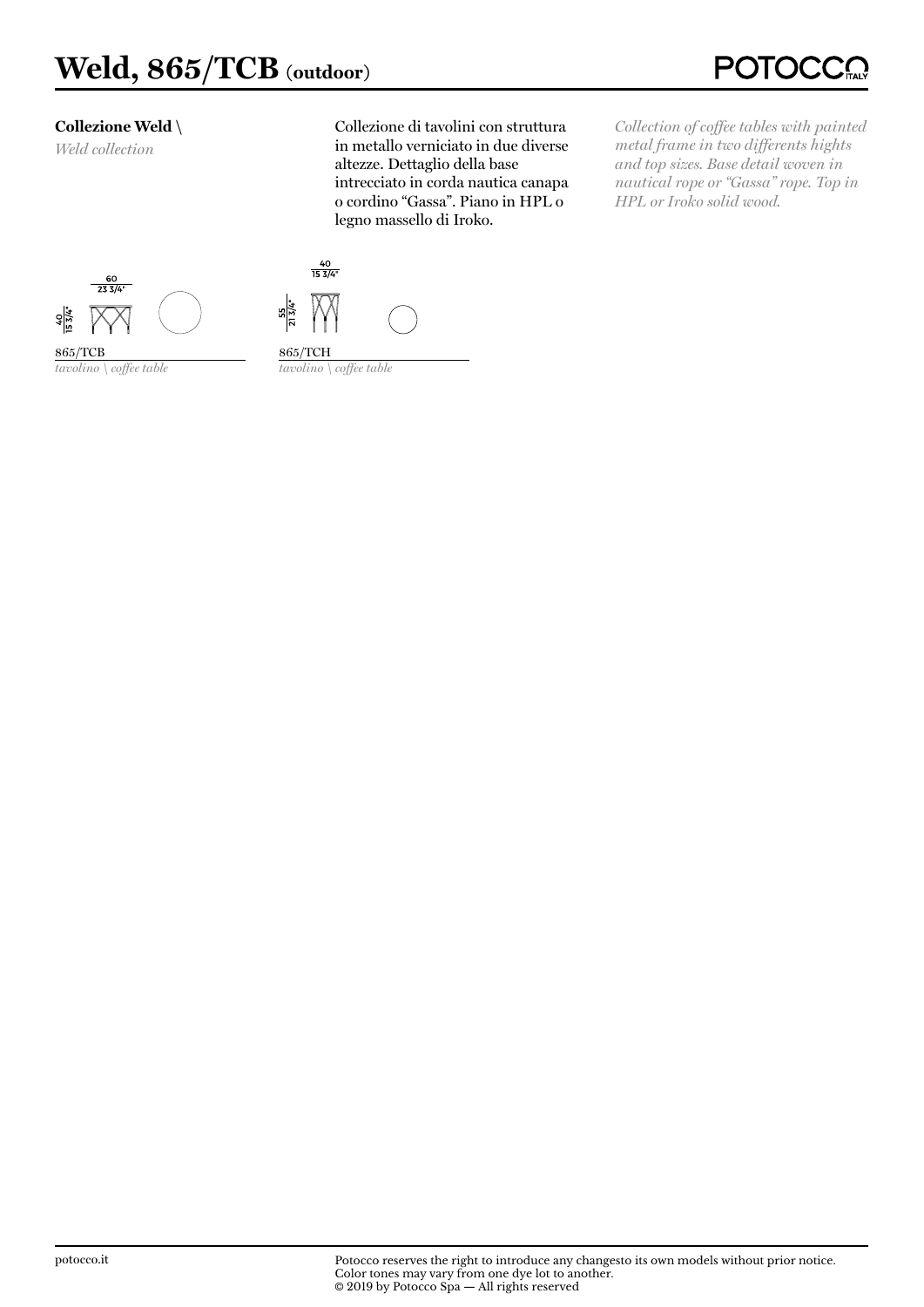design — Busetti, Garuti, Redaelli



**Weld, 865/TCH tavolino \** *coffee table* Weld è una famiglia di tavolini disponibili in due altezze e dimensioni composta da una base in metallo verniciato e dettagli in cordino nautico con piano tondo in HPL o Iroko.

La struttura dei tavolini è tanto semplice quanto distintiva: i tre sottili tubi di metallo delle gambe, impreziositi dal cordino intrecciato attorno ai punti di incontro tra esse, formano un'intersezione visiva che cambia quando l'osservatore sposta il punto di vista.

*Weld is a family of coffee tables available in two different heights and dimensions, composed by a painted metal structure with hand waved details in nautical ribbon, and HPL or Iroko wood round top.* 

*The coffee tables' structure is as simple as distinctive: the three thin metal tube legs, embellished by the hand waved rope around the meeting points between them, forms a visual intersection that changes with the point of view.*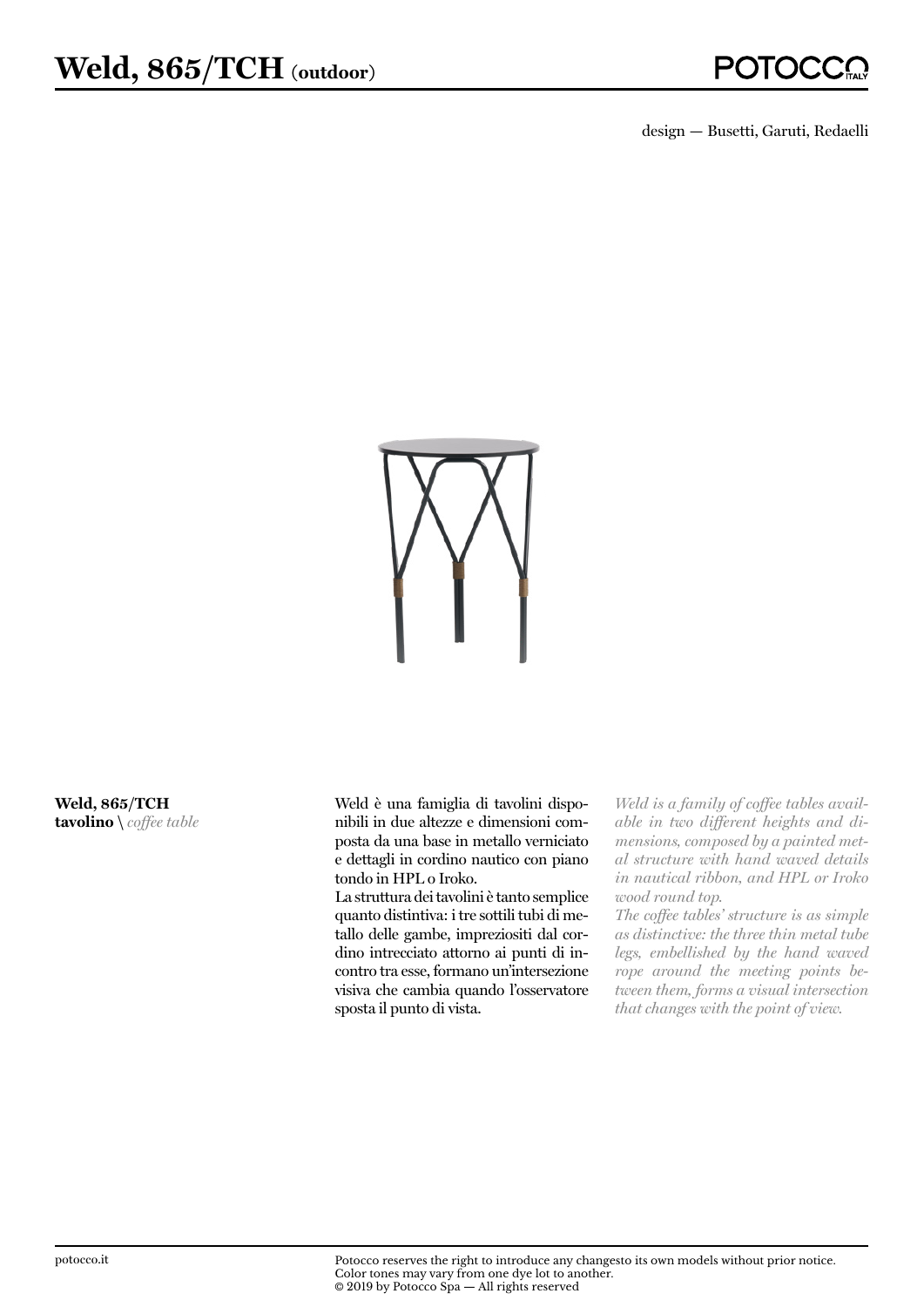## **Informazioni tecniche \** *Technical informations*

**Descrizione tecnica \** 

*Technical description*

**Dimensioni \**  *Dimensions*

Tavolino con struttura in metallo verniciato. Dettaglio della base intrecciato in corda nautica canapa o cordino "Gassa". Piano in HPL o legno massello di Iroko.

*Coffee table with painted metal frame. Base detail woven in nautical rope or "Gassa" rope. Top in HPL or Iroko solid wood.*



|  | <b>PACKAGING</b>           |
|--|----------------------------|
|  | HPL 1 crt = $m^3$ 0.30     |
|  | wood 1 crt = $m^3$ 0.30    |
|  | HPL gross weight - Kg 8,3  |
|  | wood gross weight - Kg 6,4 |
|  |                            |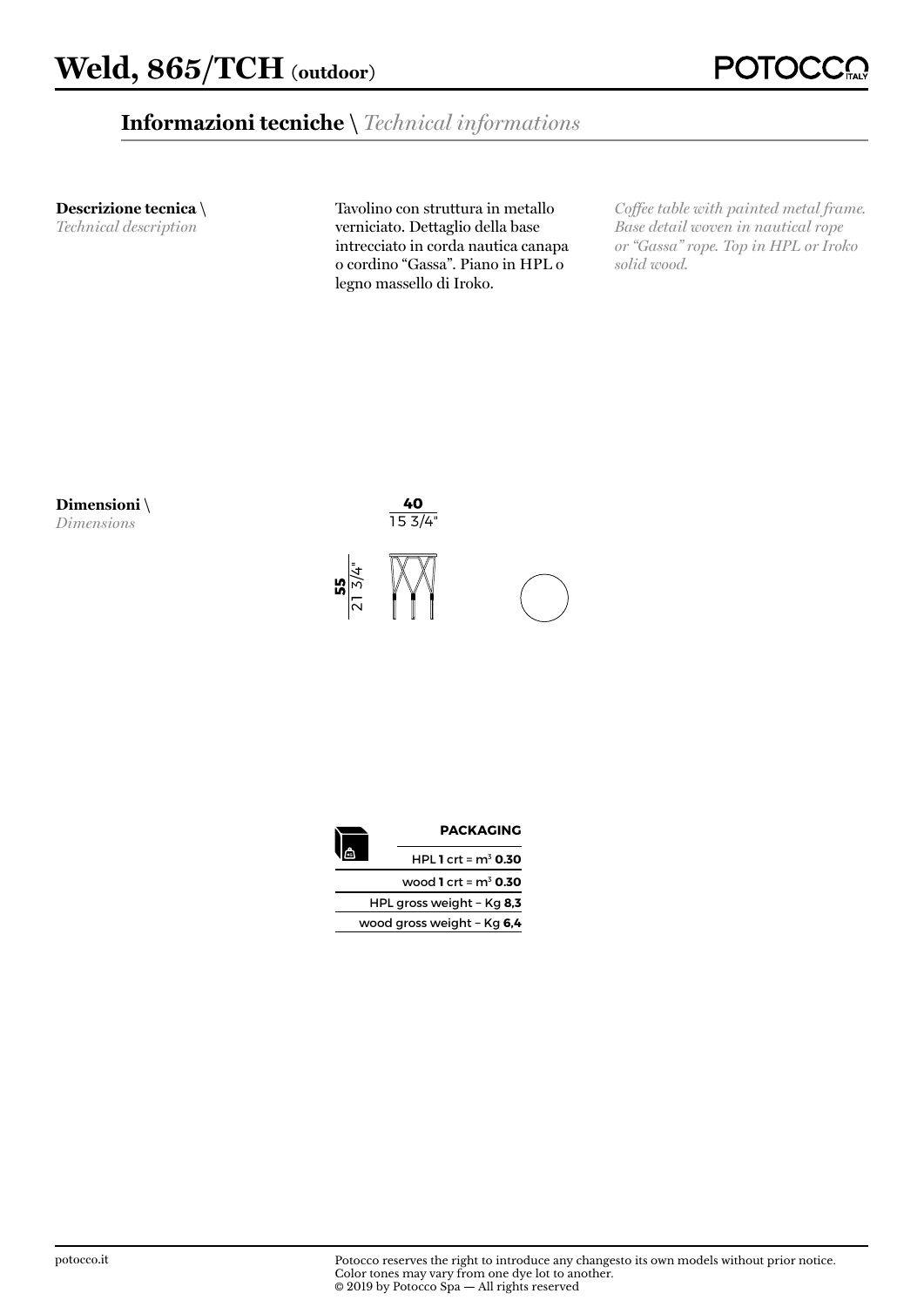

**POTC**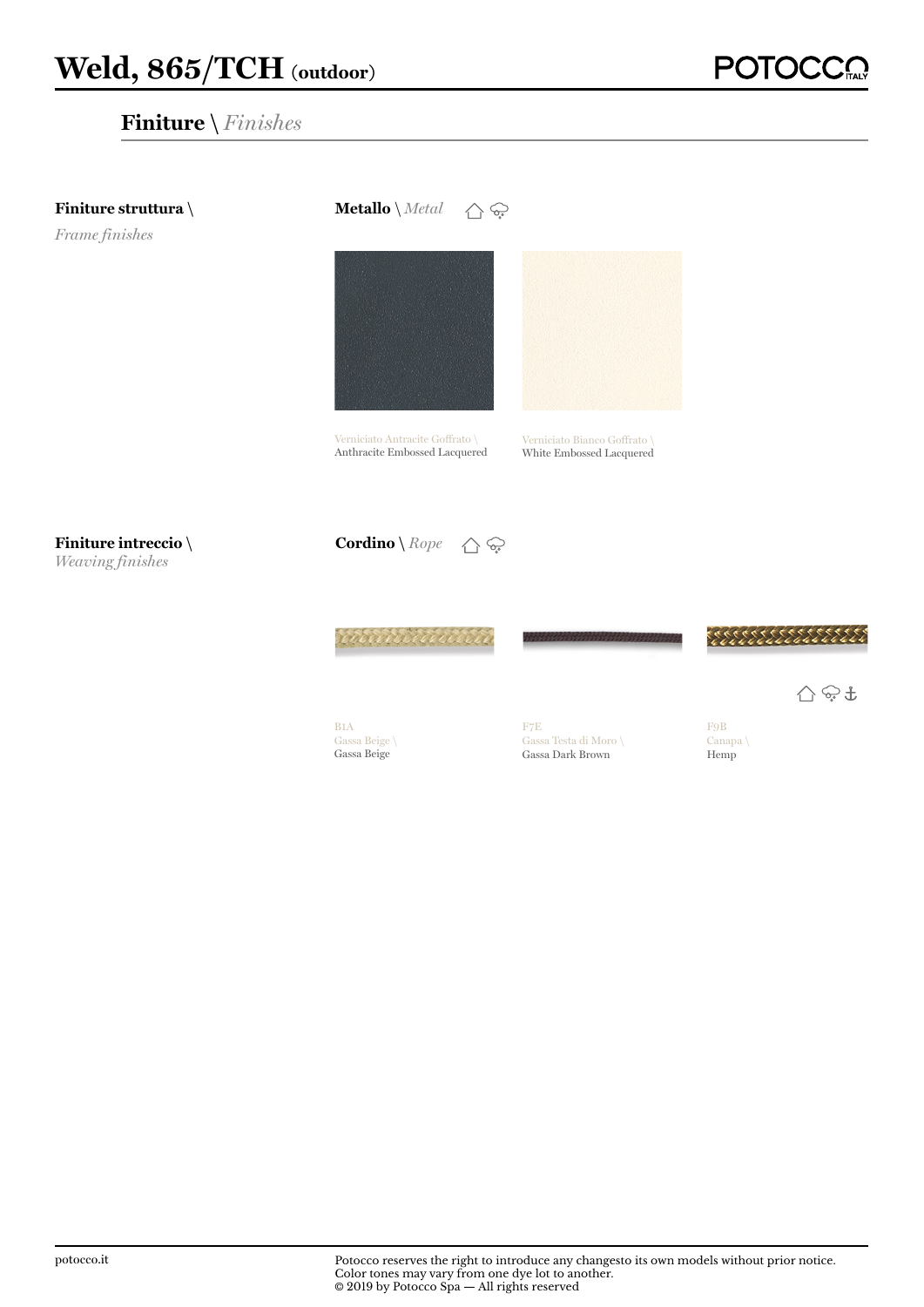

**POTOCO**